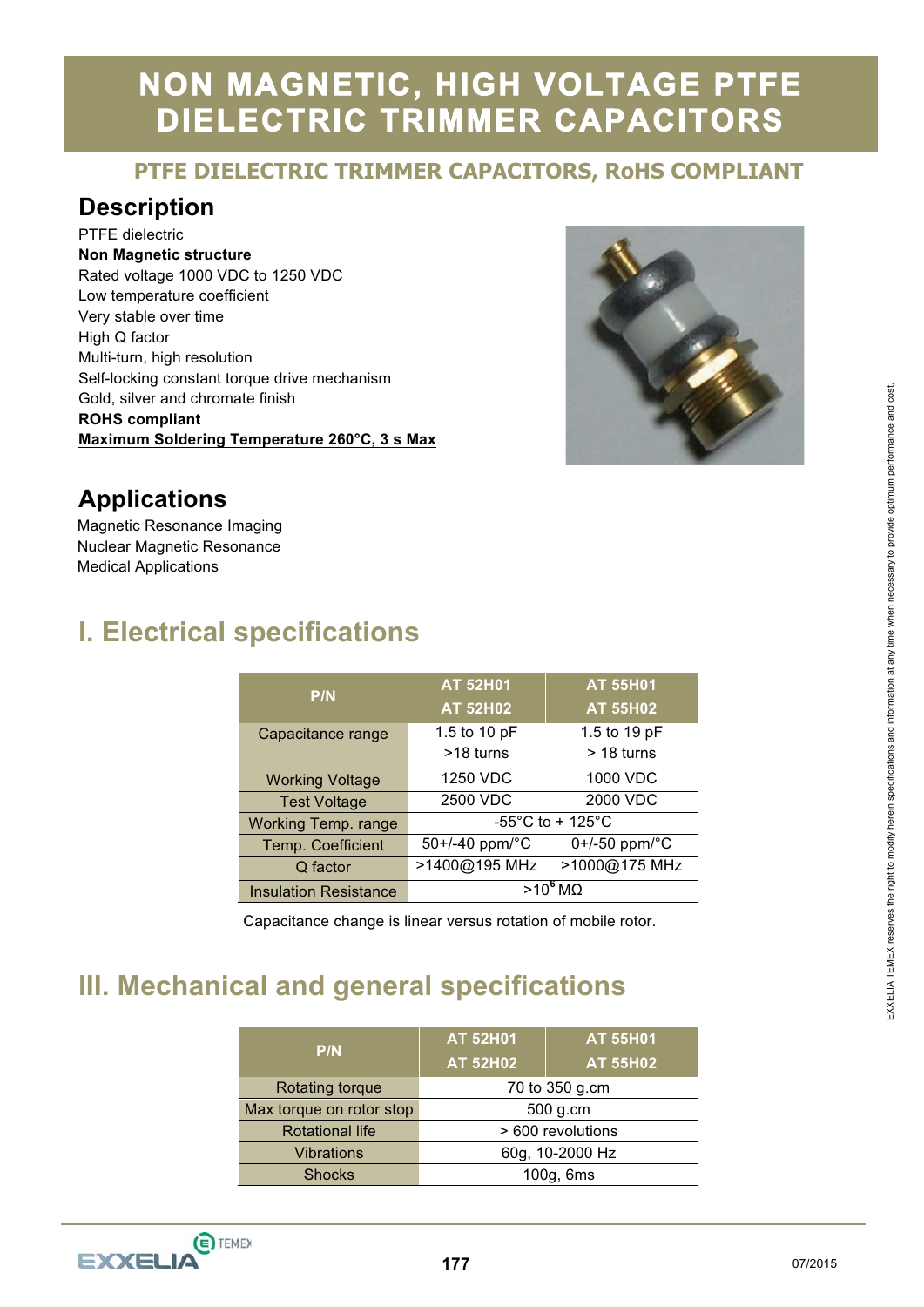## **NON MAGNETIC, HIGH VOLTAGE PTFE DIELECTRIC TRIMMER CAPACITORS**

# **PTFE DIELECTRIC TRIMMER CAPACITORS, RoHS COMPLIANT**

### **IV. Models and dimensions in mm**



Terminal with two legs is in contact with tuning rotor

### **V. Sugggested mounting holes and soldering**

| <b>Figure A</b> | <b>Figure B</b> |
|-----------------|-----------------|
|                 |                 |

| <b>Models</b>                | 'Figure , | <b>O</b> 1 |    | M |
|------------------------------|-----------|------------|----|---|
| AT 52H01 ROHS, AT 55H01 ROHS |           |            | 56 |   |
| AT 52H02 ROHS, AT 55H02 ROHS |           |            |    |   |

**Hand soldering**: Use a temperature controlled 40 watts iron set at 260°C maximum. The solder joint should be made on 3 seconds or less.

### **VI. Recommendations for cleaning**

Delivered without sealing cap, these Trimmer Capacitors have to be installed after circuit board have been cleaned.

EXXELIA TEMEX reserves the right to modify herein specifications and information at any time when necessary to provide optimum performance and cost. EXXELIA TEMEX reserves the right to modify herein specifications and information at any time when necessary to provide optimum performance and cost

l